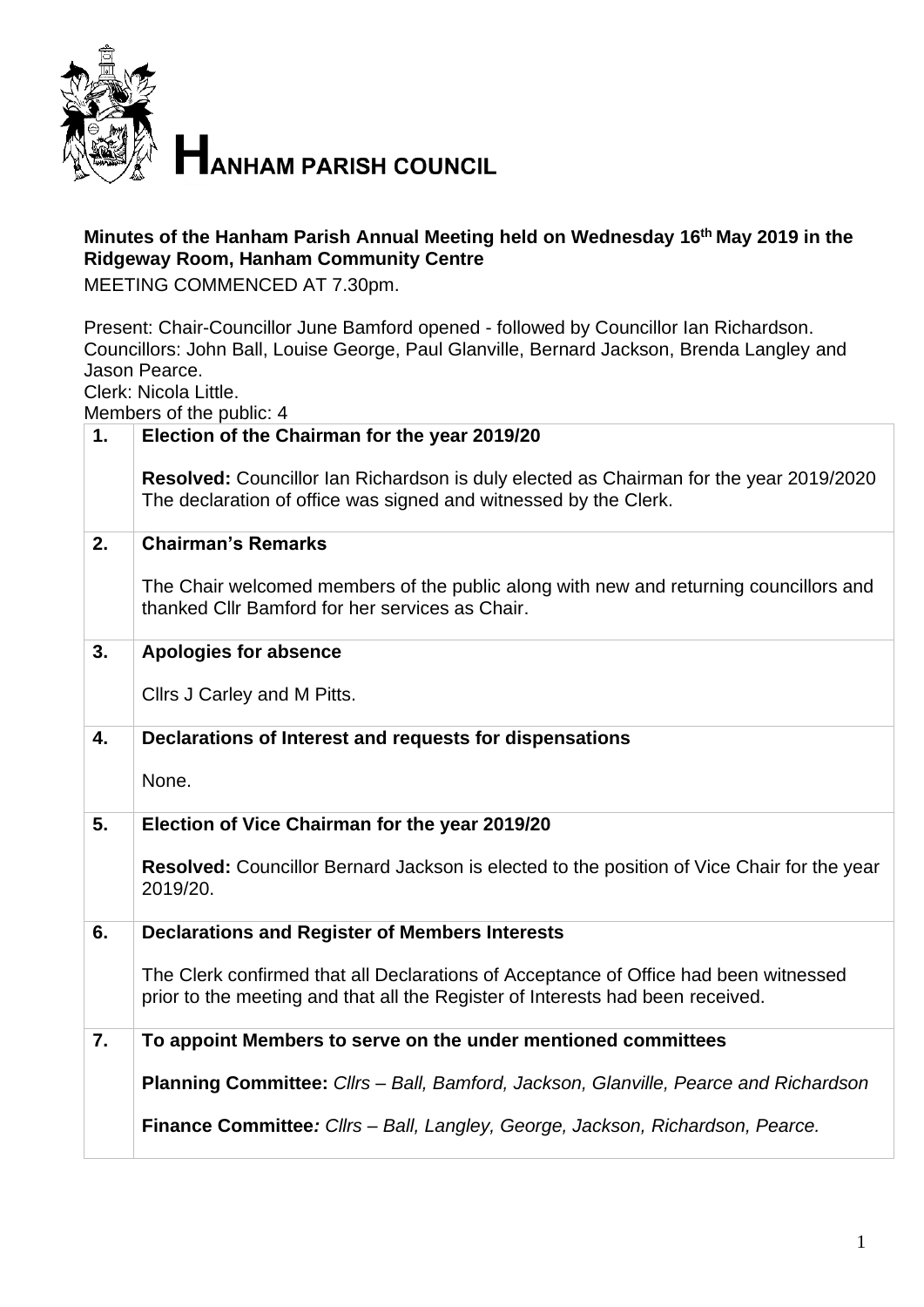| 8.  | To appoint representatives to other bodies                                                                                                                                                                                                                                                                                                                                                                                                                                                                                                                                                                       |
|-----|------------------------------------------------------------------------------------------------------------------------------------------------------------------------------------------------------------------------------------------------------------------------------------------------------------------------------------------------------------------------------------------------------------------------------------------------------------------------------------------------------------------------------------------------------------------------------------------------------------------|
|     | <b>Resolved:</b> Members to represent Hanham Parish on the following;                                                                                                                                                                                                                                                                                                                                                                                                                                                                                                                                            |
|     | a) ALCA- Cllr I Richardson<br>b) Guardian for the Defibrillator $-$ Cllr B Jackson<br>Hanham Business Community Partnership- Cllr B Jackson<br>C)<br>d) Hanham Community Centre, Management Committee- Cllr B Jackson<br>e) Hanham and Longwell Green Community Engagement Forum- Cllr L George<br>Hanham Common Fayre Committee- Cllr I Richardson<br>f)<br>g) Newsletter Working Group - Cllrs George and Glanville<br>h) Remembrance Service Co-ordinator- Cllr I Richardson and J Pearce<br>Town and Parish Council Forum - Cllr I Richardson<br>i)<br>$\mathbf{j}$<br>Any other groups- Nothing identified. |
| 9.  | <b>Confirmation of Minutes</b>                                                                                                                                                                                                                                                                                                                                                                                                                                                                                                                                                                                   |
|     | The Chair asked that the minutes of the Full Council of 3 <sup>rd</sup> April 2019 be approved.                                                                                                                                                                                                                                                                                                                                                                                                                                                                                                                  |
|     | Resolved: That the minutes of the Full Council of 3rd April 2019 are approved as a correct<br>record and signed by the Chairman.                                                                                                                                                                                                                                                                                                                                                                                                                                                                                 |
| 10. | <b>Adjourn for Public Participation</b>                                                                                                                                                                                                                                                                                                                                                                                                                                                                                                                                                                          |
|     | One member of the public spoke on the following - Blocked footpath following hedge<br>trimming by SGC in the Woodstock area of Magpie Bottom, pedestrians and dog walkers<br>could not use as brambles etc. not cleared.                                                                                                                                                                                                                                                                                                                                                                                         |
|     | The location was not in Hanham Parish however the District Councillors would take this<br>matter up as it was within their boundary.                                                                                                                                                                                                                                                                                                                                                                                                                                                                             |
|     | A question was asked about the progress on building on land at the old Kleeneze site.<br>Councillors responded - it was understood that mining surveys were ongoing.                                                                                                                                                                                                                                                                                                                                                                                                                                             |
|     |                                                                                                                                                                                                                                                                                                                                                                                                                                                                                                                                                                                                                  |
|     | <b>District Councillors Report</b><br>CIIr J Bamford reported that planning application P19/0994/F Sports Ground, Aek Boco<br>Football Hanham had been recommended for approval, with conditions, by the relevant<br>planning officer. Cllr Bamford would request that this goes to the planning committee at<br>SGC for further deliberation.                                                                                                                                                                                                                                                                   |
| 11. | <b>Meeting Reconvened</b>                                                                                                                                                                                                                                                                                                                                                                                                                                                                                                                                                                                        |
| 12. | <b>Planning Matters</b>                                                                                                                                                                                                                                                                                                                                                                                                                                                                                                                                                                                          |
|     | a) No planning applications for consideration.<br>b) A planning training session has been arranged for Hanham and Hanham Abbots<br>Councillors and Clerks. This is run by ALCA and will take place in Hanham Hall on<br>Tuesday 9 <sup>th</sup> July at 7.30pm.                                                                                                                                                                                                                                                                                                                                                  |
| 13. | <b>Finance</b>                                                                                                                                                                                                                                                                                                                                                                                                                                                                                                                                                                                                   |
|     |                                                                                                                                                                                                                                                                                                                                                                                                                                                                                                                                                                                                                  |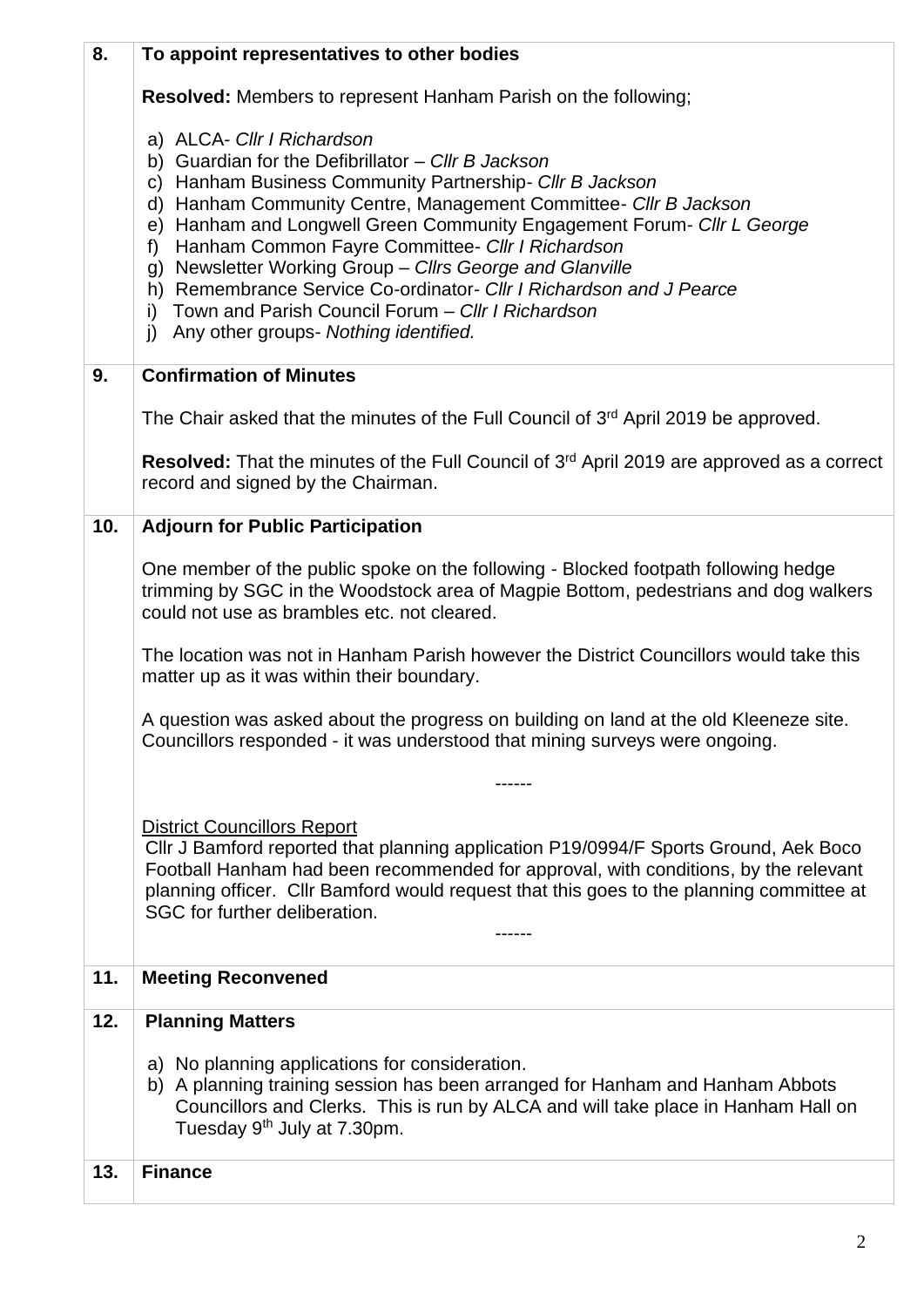|     | The Chair of Finance provided a verbal report. All expenditure is within its defined<br>a)<br>limits. The following income has been recently received<br>First half of this year's precept £22,874.00<br>Community Infrastructure Levy £3,565.97                                                                                                                                                                                                                 |                                                                                  |
|-----|------------------------------------------------------------------------------------------------------------------------------------------------------------------------------------------------------------------------------------------------------------------------------------------------------------------------------------------------------------------------------------------------------------------------------------------------------------------|----------------------------------------------------------------------------------|
|     | VAT refund for year-end $31st$ March 2019 £ 4,282.68<br>Confirmation has been received from HSBC Bank that funds in the High Interest Bond<br>have been reinvested for a further 6 months.<br>An end of year Internal Audit has been arranged for Monday 20 <sup>th</sup> May at the council<br>offices in Yate.                                                                                                                                                 |                                                                                  |
|     | <b>Balances of accounts</b><br>As at 15 <sup>th</sup> May 2019                                                                                                                                                                                                                                                                                                                                                                                                   |                                                                                  |
|     | H.S.B.C. Treasurers Account<br>H.S.B.C. Money Manager Account<br>H.S.B.C. Election Account (earmarked reserves)<br>H.S.B.C. High Interest bond (earmarked reserves)<br><b>Nat West Community Fund</b>                                                                                                                                                                                                                                                            | £<br>2,283.79<br>66,096.24<br>21,796.21<br>11,800.16<br>,50,101.34<br>152,077.74 |
|     | b) Resolved: New signatories for bank mandate in addition to existing relevant parties<br>are Cllrs George and Langley.                                                                                                                                                                                                                                                                                                                                          |                                                                                  |
|     | c) Resolved: Payments approved from the schedule provided along with one late invoice<br>that requires your verbal approval, Apre Surfacing for £36.00 (bus shelter cleaning).                                                                                                                                                                                                                                                                                   |                                                                                  |
|     |                                                                                                                                                                                                                                                                                                                                                                                                                                                                  |                                                                                  |
| 14. | Annual Return for year ended 31 March 2019                                                                                                                                                                                                                                                                                                                                                                                                                       |                                                                                  |
|     | Resolved: the Financial Statement for 2018/19 approved and signed by the Chair<br>a)<br>Resolved: Section1 of the Annual Governance Statement for 2018/19 approved and<br>b)<br>signed by the Chair<br><b>Resolved:</b> Section 2, Accounting Statements for 2018/19 approved and signed by<br>C)<br>the Chair                                                                                                                                                   |                                                                                  |
| 15. | <b>Annual Review of Standing Orders</b>                                                                                                                                                                                                                                                                                                                                                                                                                          |                                                                                  |
|     | No changes required. Duly noted.<br>a)                                                                                                                                                                                                                                                                                                                                                                                                                           |                                                                                  |
| 16. | <b>General Power of Competence</b>                                                                                                                                                                                                                                                                                                                                                                                                                               |                                                                                  |
|     | <b>Resolved:</b> Confirmed that conditions have been met in accordance with the regulations.                                                                                                                                                                                                                                                                                                                                                                     |                                                                                  |
| 17. | <b>Matters Arising from Previous Meetings</b>                                                                                                                                                                                                                                                                                                                                                                                                                    |                                                                                  |
|     | a) Dedication Service for bench seats- Saturday 25 <sup>th</sup> May at 10.00am, service to be led<br>by Reverend Beverley Charles. Community Centre has kindly offered to provide tea<br>and coffee following the service.<br>Memorial Garden Boundary – Ongoing. Clerk has contacted Nigel Riglar Director of<br>b)<br>Environment and Community Services who is investigating the matter.<br>c) Computer upgrade – requirements confirmed order to be placed. |                                                                                  |